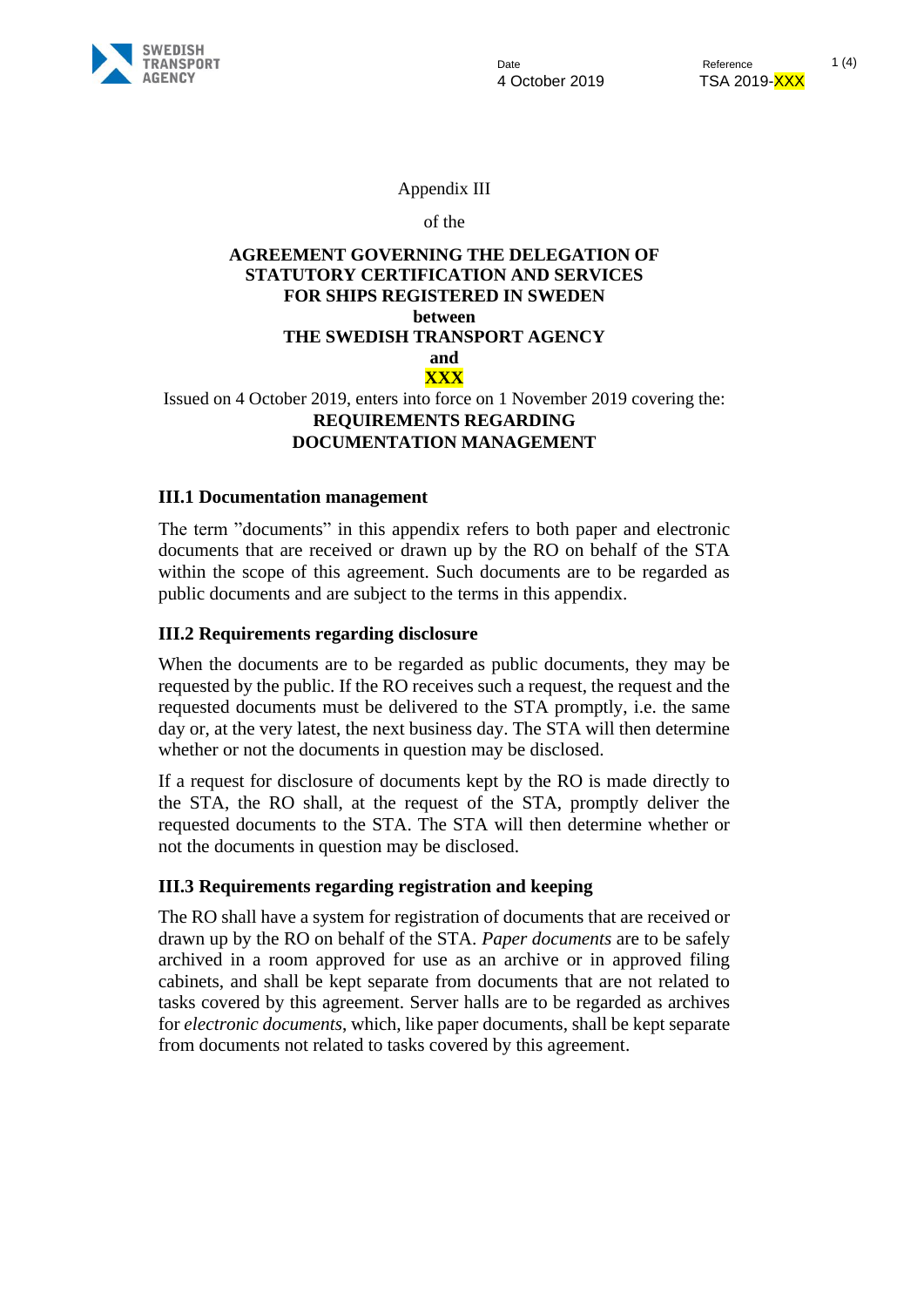

The RO may not discard any documents received or drawn up by the RO on behalf of the STA within the scope of this agreement, unless otherwise instructed by the STA.

## **III.4 Information owner**

All documents received or drawn up by the RO within the scope of this agreement belong to the STA, always subject to the rights of the intellectual property holders.

# **III.5 Archive deliveries**

The documents are to be kept with the RO for five years, after which they are to be sent to the STA either in paper or electronic format. Deliveries shall be done in such a manner as agreed upon by the STA and the RO, prior to the first delivery. The RO is entitled to keep a copy of the documents for archive purposes.

## **III.6 Delivery when operations have ceased**

If this agreement ceases to be valid, any documentation belonging to the STA must be delivered to the STA at the latest 90 days after this agreement has ceased to be valid. However, the RO should always be entitled to keep a copy in archives for reference purpose.

## **III.7. Management of electronic documents**

The connection between electronic documents and other documents shall be maintained over time and the document management system shall fulfil search needs and ensure traceability.

The document shall also be provided with relevant meta data and other relevant information to ensure that the document can be understood.

The document shall be produced in a format that ensures preservation of the document, see list of acceptable document formats in paragraph III.8. It shall be possible to export the document to the STA for long-term preservation with the connections and information intact. The system used for creating the document shall therefore allow export in an approved format.

## **III.7.1 Electronic certificates**

Electronic certificates, issued on behalf of the STA, must comply with the following requirements, in line with the IMO circular FAL.5/Circ.39/Rev.2.

## **III.7.2 Format and preservation**

The certificate must ensure validity and consistency with the format and content required by the applicable instrument.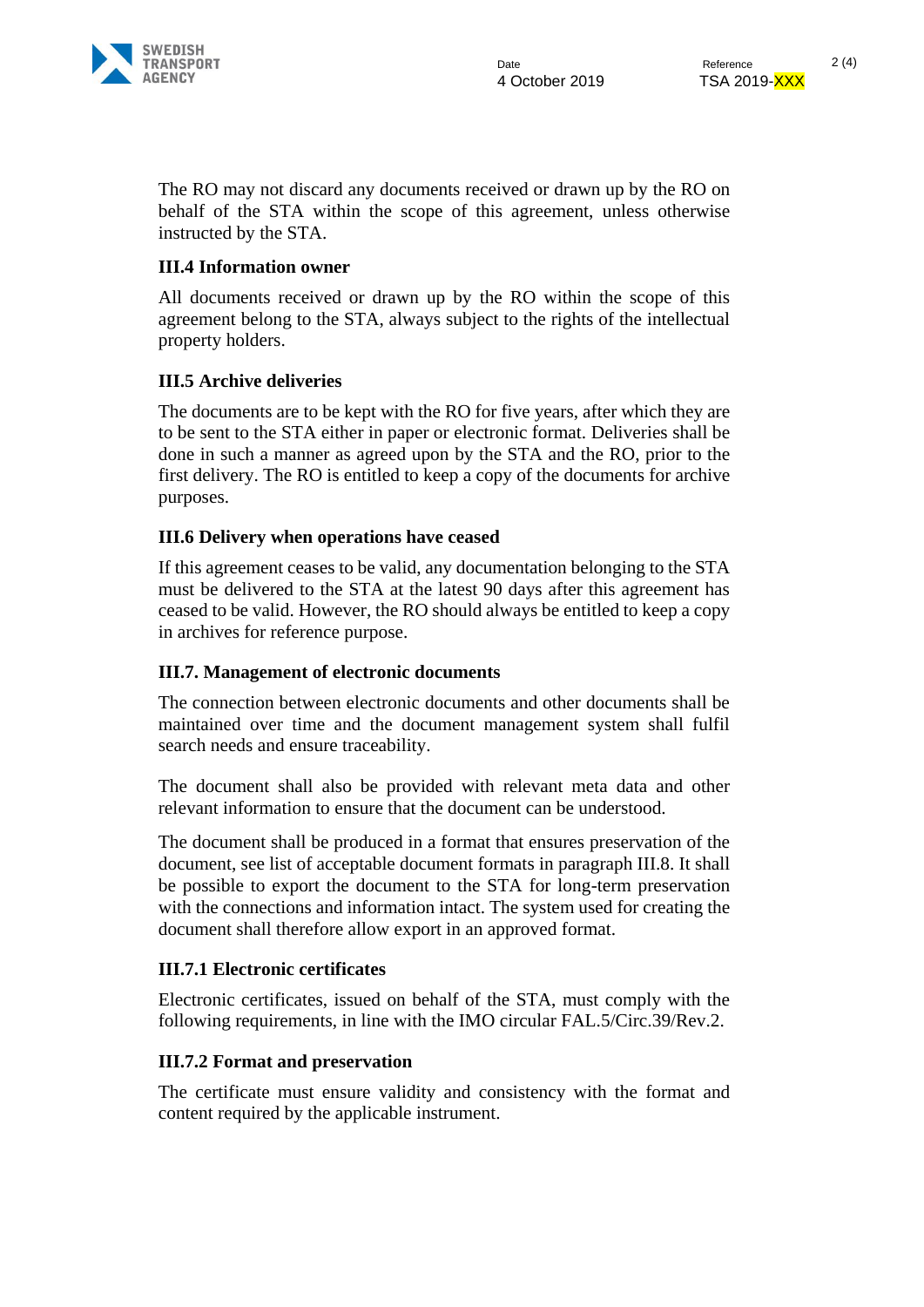

#### **III.7.3 Protection from unauthorised edits, modifications or revisions**

The certificate shall be protected from edits, modifications or revisions other than those authorised by the issuer or the Administration.

#### **III.7.4 Verification of the validity of electronic certificates**

The certificate shall contain a unique tracking number used for verification. The certificate shall also contain a printable and visible symbol that confirms the source of issuance.

#### **III. 8 Document formats**

| Databases and registers:                | <b>XML</b> or sequential text files with fixed field<br>or post lengths or with inter-byte separated<br>fields.                                                                                                                                                                                                      |
|-----------------------------------------|----------------------------------------------------------------------------------------------------------------------------------------------------------------------------------------------------------------------------------------------------------------------------------------------------------------------|
| Office documents<br>including e-mail:   | XML or text files, corresponding with SS-<br>ISO/IEC 8859-1:2004 8bits coded graphic<br>character sets- Part 1: Latin alphabet no. 1<br>(ISO/IEC 8859-1:1998, IDT), or                                                                                                                                               |
|                                         | PDFA/1-b: SS-ISO 19005-1:2005 Document<br>management - File format for electronic<br>documents for long-term preservation - Part 1:<br>Use of PDF 1.4 (PDF/A-1) (ISO 19005-<br>$1:2005$ , IDT).                                                                                                                      |
| Documents with electronic<br>signature: | <b>IETF RFC 2315 PKCS #7: Cryptographic</b><br>Message Syntax Version 1.5, or XML-<br>signatures for structured documents in XML.                                                                                                                                                                                    |
| Photographs and other<br>images:        | <b>JPEG</b> : SS-ISO 10918 Image representation -<br>Digital compression and coding of stills<br>continuous range of hues.                                                                                                                                                                                           |
|                                         | <b>TIFF</b> : ISO 12639:2004 TIFF/IT - Tag image<br>file format for image technology, Section 7.7<br>Binary picture (BP) file. If data compression is<br>used, it shall follow the recommendation ITU-<br>T (CCITT) T.6 Facsimile Coding Schemes and<br>Coding Control Functions for Group 4<br>Facsimile Apparatus. |
|                                         | <b>PNG:</b> ISO/IEC 15948:2004: Information<br>technology – Computer graphics and image<br>processing – Portable Network Graphics<br>(PNG): Functional specification.                                                                                                                                                |